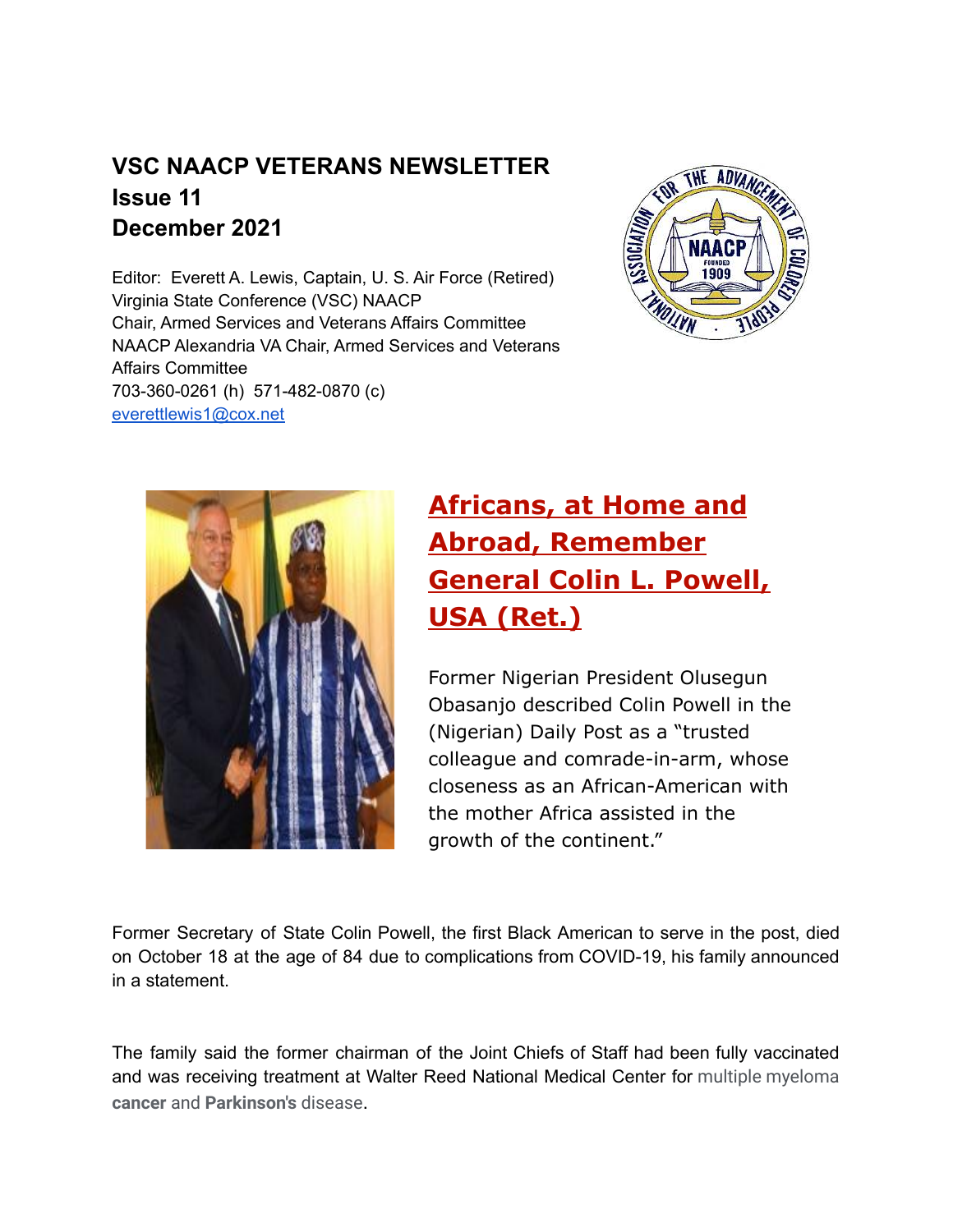"General Colin L. Powell, former U.S. Secretary of State and Chairman of the Joint Chiefs of Staff, passed away this morning due to complications from Covid 19. He was fully vaccinated. We want to thank the medical staff at Walter Reed National Medical Center for their caring treatment," the Powell family said in a statement posted to Facebook.

"We have lost a remarkable and loving husband, father, grandfather and a great American," the family added.

Powell, born on April 5, 1937, in New York City, was raised by Jamaican immigrant parents in the South Bronx.

Following a decorated military career that included tours in Vietnam, Powell held key military and diplomatic positions throughout government, serving under both Democratic and Republican presidents.

Former President George W. Bush, who tapped Powell to serve as his secretary of State, said he was "deeply saddened" by the military leader's death.

"Laura and I are deeply saddened by the death of Colin Powell. He was a great public servant, starting with his time as a soldier during Vietnam. Many Presidents relied on General Powell's counsel and experience," Bush said in a statement.

"He was National Security Adviser under President Reagan, Chairman of the Joint Chiefs of Staff under my father and President Clinton, and Secretary of State during my Administration. He was such a favorite of Presidents that he earned the Presidential Medal of Freedom — twice. He was highly respected at home and abroad. And most important, Colin was a family man and a friend. Laura and I send Alma and their children our sincere condolences as they remember the life of a great man," he added.

Powell's tenure in the elder Bush's administration was marked by his involvement in some of the most notable American military actions of the late 20th century, including the 1989 Panama operation, the 1991 Gulf War and the US humanitarian intervention in Somalia, though he [retired](https://www.nytimes.com/1993/10/01/us/colin-powell-who-led-us-military-into-a-new-era-resigns.html) from the Army days before the disastrous [Battle of Mogadishu](https://www.nytimes.com/1995/10/01/world/study-faults-powell-aides-on-somalia.html).

Although Powell was initially reluctant to commit US troops when Iraq invaded Kuwait in 1990, he became one of the administration's most trusted spokesmen when the assault on Saddam Hussein's army finally came.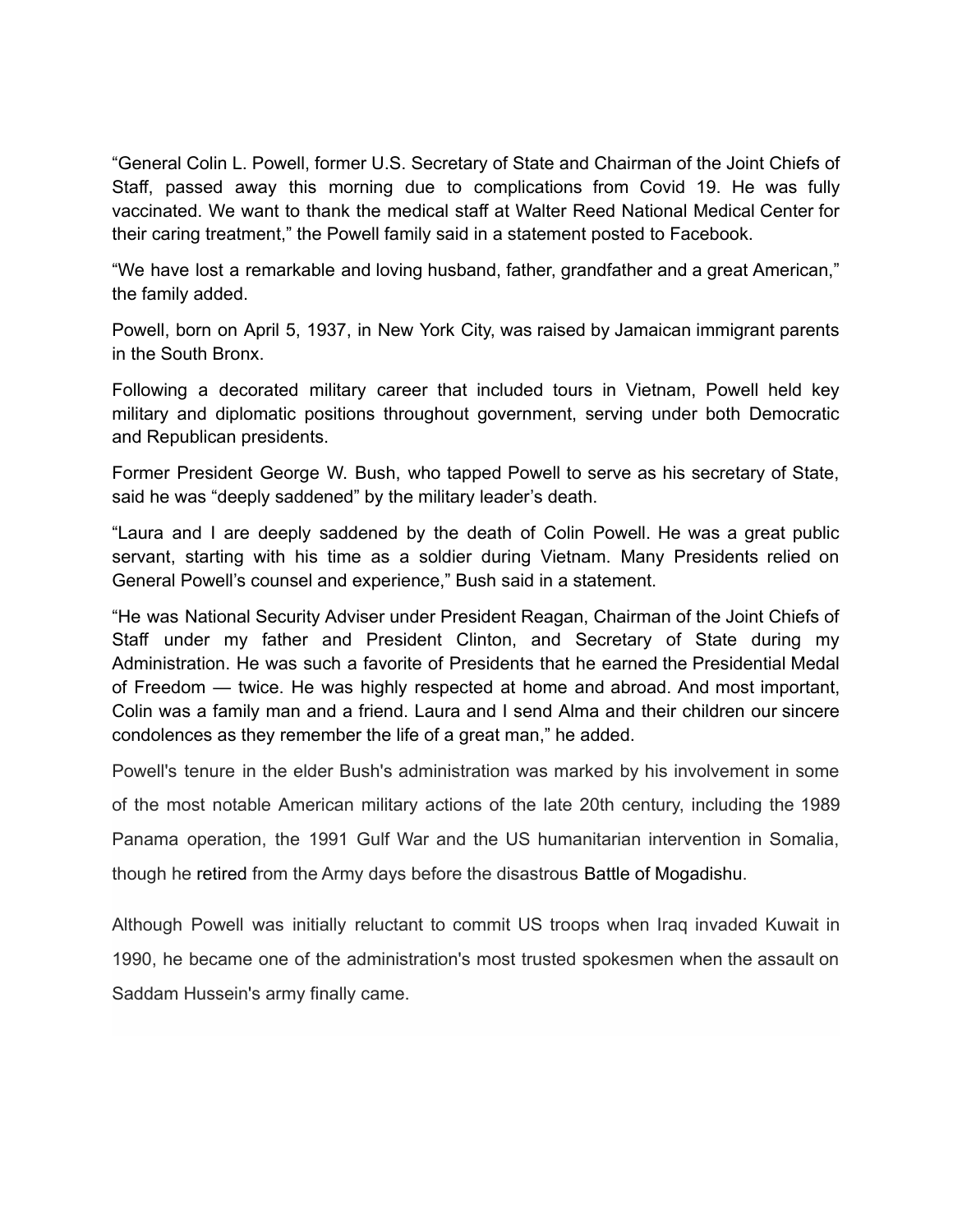His efforts during the war earned him two prominent awards: a Congressional Gold Medal in March 1991 "in recognition of his exemplary performance in planning and coordinating" the US response to Iraq's invasion, and a Presidential Medal of Freedom.

In 1991, Powell received the **NAACP's** highest honor, the Spingarn Medal. Powell, America's Promise Alliance Founding Chair, received the NAACP's 2011 President's Award at the 42nd NAACP Image Awards on March 4, 2011.

The funeral service for [Colin Powell](https://www.cbsnews.com/news/colin-powell-dies-age-84-covid-19-first-black-secretary-of-state/) was held November 5th at Washington's National Cathedral. The noon service included tributes from Powell's predecessor, former secretary of state and longtime friend Madeline Albright, Richard Armitage, his deputy under former President George W. Bush, and his son, Michael Powell.

[President Biden](https://nypost.com/2021/10/18/one-of-our-great-americans-biden-reacts-to-colin-powells-death/) and first lady Jill Biden, in addition to former presidents, Barack Obama and Bush, and their wives, Michelle Obama and Laura Bush. Former President Bill Clinton, who [was](https://nypost.com/2021/10/20/bill-clinton-doing-great-at-home-after-urological-infection/) [hospitalized last month](https://nypost.com/2021/10/20/bill-clinton-doing-great-at-home-after-urological-infection/) for a urological infection, did not attend the ceremony. However, former secretary of state and first lady Hillary Clinton was in attendance.

The former U.S. General was the son of Jamaican immigrants. He grew up in the Bronx, where his family attended St. Margaret's Episcopal Church. He is survived by his wife Alma.

Following news of Powell's death October 18, Mr. Biden called him "a dear friend and a patriot," a great military leader and "a man of overwhelming decency."

In October, Defense Secretary [Lloyd Austin](https://www.cbsnews.com/news/us-military-racism-60-minutes-2021-08-22/) called Powell "one of the greatest leaders that we have ever witnessed" as well as a "tremendous personal friend and mentor."

Members from five branches of the U.S. Armed Forces, the U.S. Army Band, and the 3d U.S. Infantry Regiment (The Old Guard) Caisson Platoon honor the late Gen. (ret.) Colin Powell during a special military funeral at Arlington National Cemetery, Arlington, Virginia.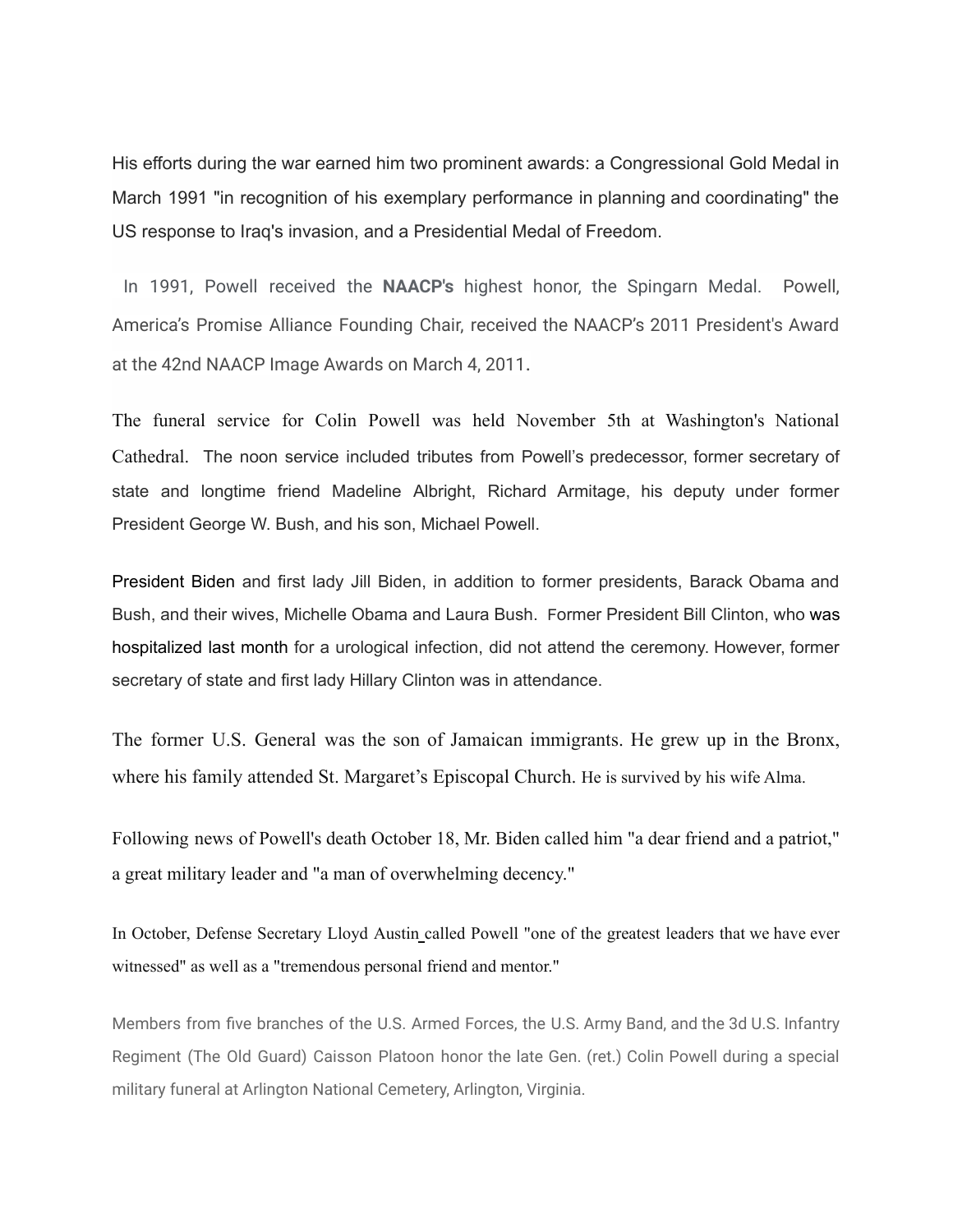Continue on to [The Hill](https://thehill.com/policy/defense/577152-colin-powell-dies-at-age-of-84?fbclid=IwAR1roneusFkVbhyX144RMBoAfyygh1NsvAqPBzwJ9ZzkLJEhOEiWZxTUyig) to read the complete article.

[Click Here to Continue Article](https://thehill.com/policy/defense/577152-colin-powell-dies-at-age-of-84?fbclid=IwAR1roneusFkVbhyX144RMBoAfyygh1NsvAqPBzwJ9ZzkLJEhOEiWZxTUyig)

[Click Here to Read More](https://portofharlem.net/snippets21/nov032021-colin-powell.html)

# **This Tuskegee Airman accomplished a lot. But nothing topped winning the 1st 'Top Gun' trophy**



U.S. Air Force Capt. Alva Temple, 1st Lt. James Harvey, 1st Lt. Harry Stewart and 1st Lt. Halbert Alexander pose with their 1949 Weapons Meet trophy in May 1949 at the Flamingo Hotel in Las Vegas, Nev. (U.S. Air Force photo)

U.S. Air Force Capt. Alva Temple, 1st Lt. James Harvey, 1st Lt. Harry Stewart and 1st Lt. Halbert Alexander pose with their 1949 Weapons Meet trophy in May 1949 at the Flamingo Hotel in Las Vegas, Nev. (U.S. Air Force photo)

NATIONAL HARBOR, Md.—James Harvey doesn't want to be known as the first Black fighter pilot to fly in Korean airspace. He doesn't want to be known for his Distinguished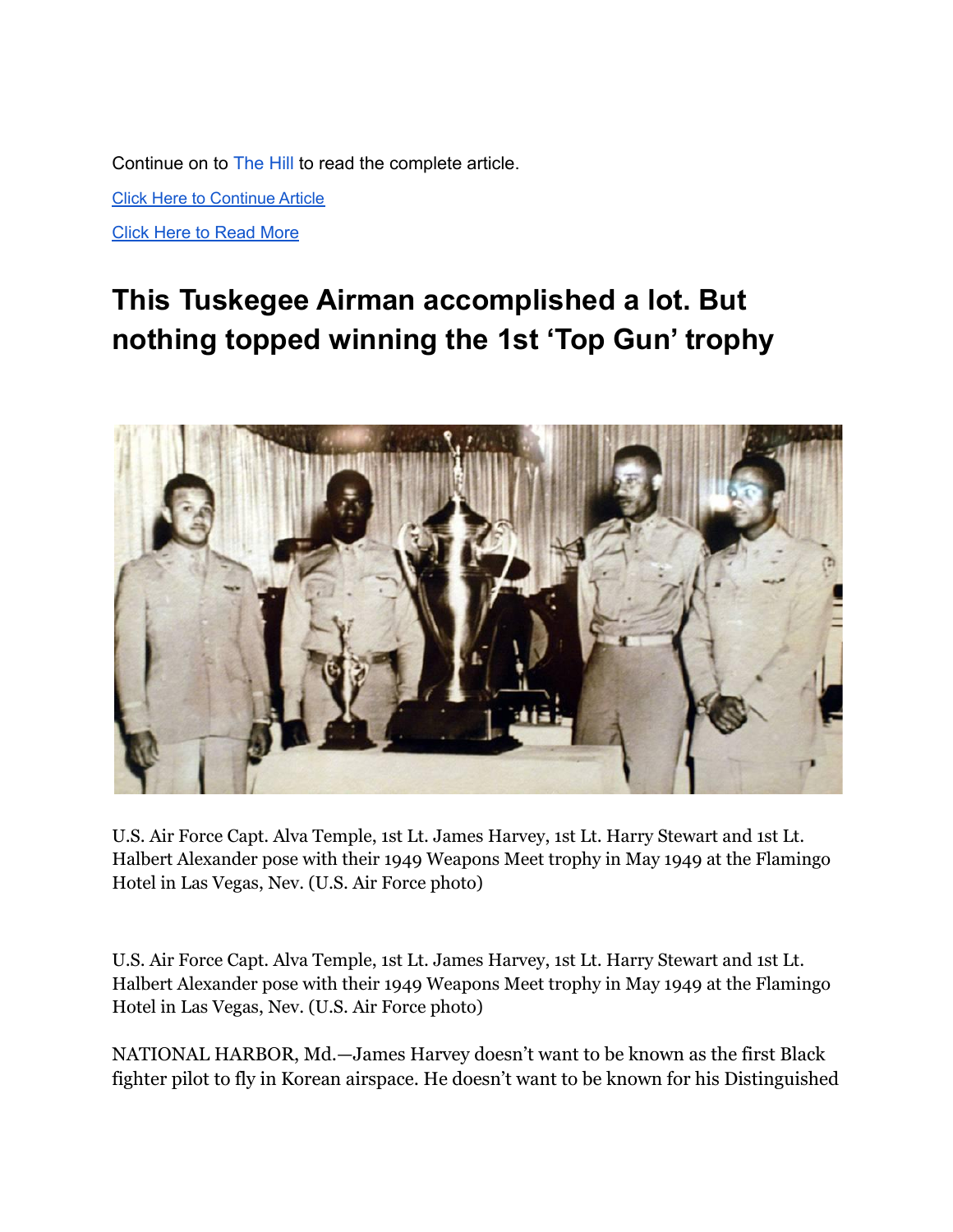Flying Cross or the 11 Air Medals he earned in combat. And he doesn't want to be known for his time as a commander, a test pilot or an officer reporting to the head of NORAD.

Harvey, one of the few members of the Tuskegee Airmen still living, wants to be remembered for an honor that eluded the public eye for nearly 50 years: winner of the first "Gunsmoke" aerial shooting competition in 1949.

The 98-year-old retired lieutenant colonel spoke to Air Force Times ahead of a Sept. 21 ceremony here to honor his legacy as a flying ace, hosted by AARP and Raytheon.

### [Click Here to Read More](https://www.airforcetimes.com/news/your-air-force/2021/09/29/this-tuskegee-airman-accomplished-a-lot-but-nothing-topped-winning-the-1st-top-gun-trophy/?utm_source=Sailthru&utm_medium=email&utm_campaign=Air%20Force%20DNR:%20Recurring%20Campaign%202021%202021-09-30&utm_term=Editorial%20-%20Air%20Force%20-%20Daily%20News%20Roundup)

# **CVS returns to the military Tricare pharmacy network. Walmart's out**

Military community beneficiaries who use Walmart and Sam's Club pharmacies will have to go elsewhere to fill their prescriptions, as those [pharmacies](https://www.militarytimes.com/pay-benefits/mil-money/2021/10/01/pharmacy-costs-increasing-jan-1-for-active-duty-families-retirees-and-others/) leave the Tricare network as of Dec. 15.

Officials are adding CVS Pharmacy back into the network pharmacy mix, also effective Dec. 15, after a [five-year hiatus.](https://www.militarytimes.com/pay-benefits/military-benefits/2016/09/30/cvs-is-out-and-walgreens-is-in-for-tricare-pharmacy-network/)

The Tricare Pharmacy Program, which serves 9.6 million active duty, retirees and family members. There are currently more than 56,000 pharmacy locations are in the TRICARE retail pharmacy network, including national chains, grocery chains and independent pharmacies.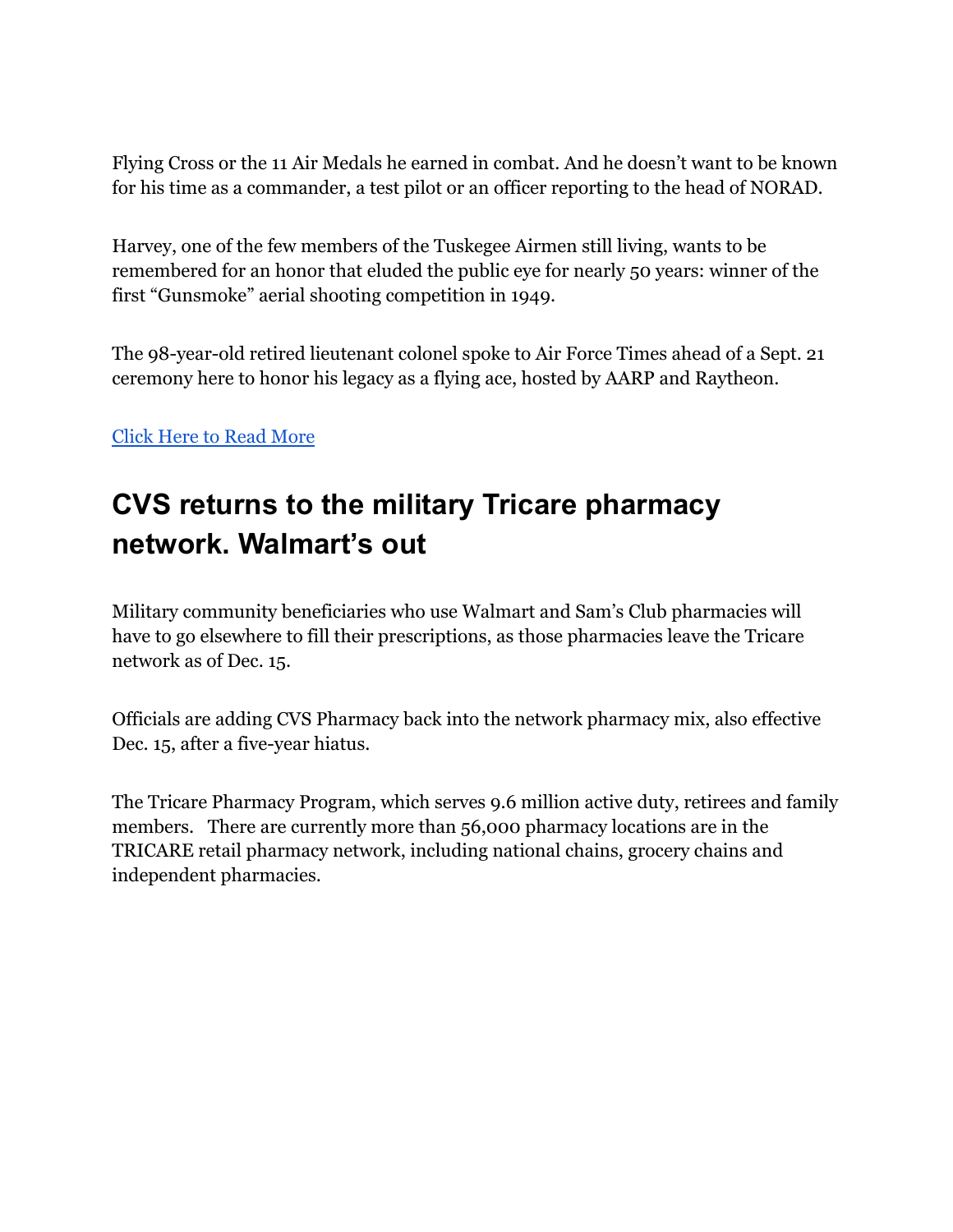Have you ever wanted to reconnect with someone you once served with? Or wanted to find witnesses to events that occurred during a loved one's military service? Together We Served has connected veterans since 2003 and has recently launched their brand new Veteran Finder and Memorial app, Veterans Roll of Honor, making it easier than ever before to find these important connections.



## Search For Veterans

Find people you served with, quickly and easily, on the app's comprehensive directory of more than 2 million U.S. Military Veteran Members. The app also includes comprehensive memorials of servicemen and women who died serving their country.

View the Military Service of Veterans

View complete service histories including medals and awards, insignia and badges, basic training unit, unit assignments, combat/non-combat operations, and formal schools and courses. Browse military photos and service memories.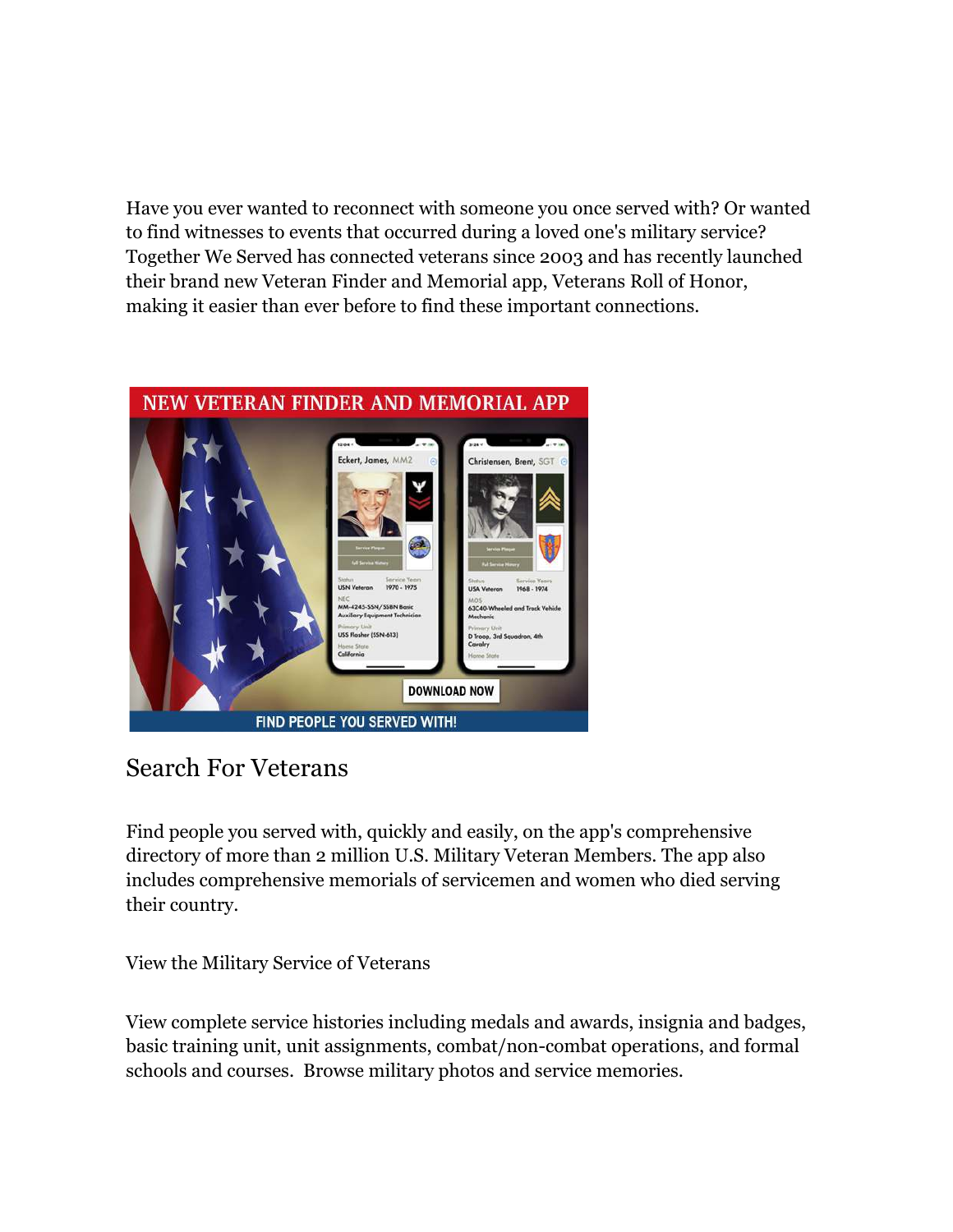Ready to reconnect with people you knew and rekindle old friendships? Download on the Apple App Store or Google Play.

[Click Here to Download](https://play.google.com/store/apps/details?id=com.togetherweserved.roh&utm_source=Stars+and+Stripes+Emails&utm_campaign=71838de15d-TWS+Vet+Honor+Roll+App&utm_medium=email&utm_term=0_0ab8697a7f-71838de15d-296243673)

# Little Rock, Arkansas VA Honors World War II Army Vet, 96



The [Little Rock VA](https://www.va.gov/central-arkansas-health-care/) has a special way of celebrating World War II Veterans. At Little Rock, a commemorative coin is presented to the World War II Veteran in an informal ceremony during their visit to the medical center, and ample time is provided to listen to their life story and celebrate their service.

There are less than 400,000 of the 16 million Americans who served in World War II still alive.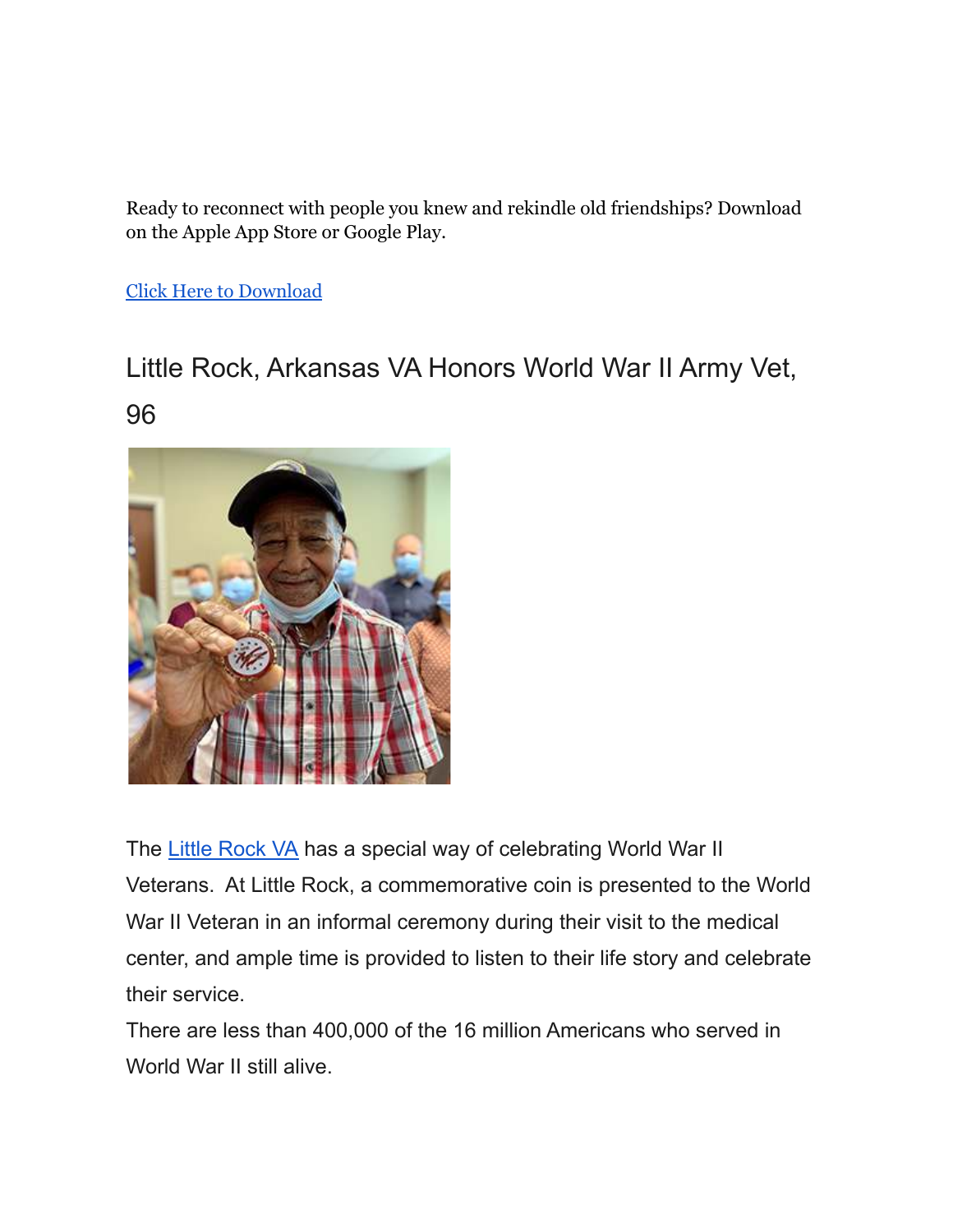One such coining ceremony was carefully planned to celebrate 96-year-old World War II Veteran Irunoes Johnson from Holly Grove, Arkansas.

Johnson joined the Army March 30, 1944, at the age of 18. He completed his basic training in Louisiana and served in Germany, Indochina and France. He drove a truck during the final drive across the Rhine and into the heart of Germany.

At 96, he still cooks, cleans, does his own laundry, does lawn work and maintains a garden. He loves watching sports and enjoys frying and eating catfish.

Veteran care and recognition remain a high priority during the pandemic. World War II Veterans like Irunoes Johnson deserve to be acknowledged and celebrated for their service to our country. The presentation of a commemorative coin is one way for the Little Rock VA to show gratitude to Veterans.

### [Read More](https://blogs.va.gov/VAntage/95254/little-rock-va-honors-world-war-ii-army-veteran-96/)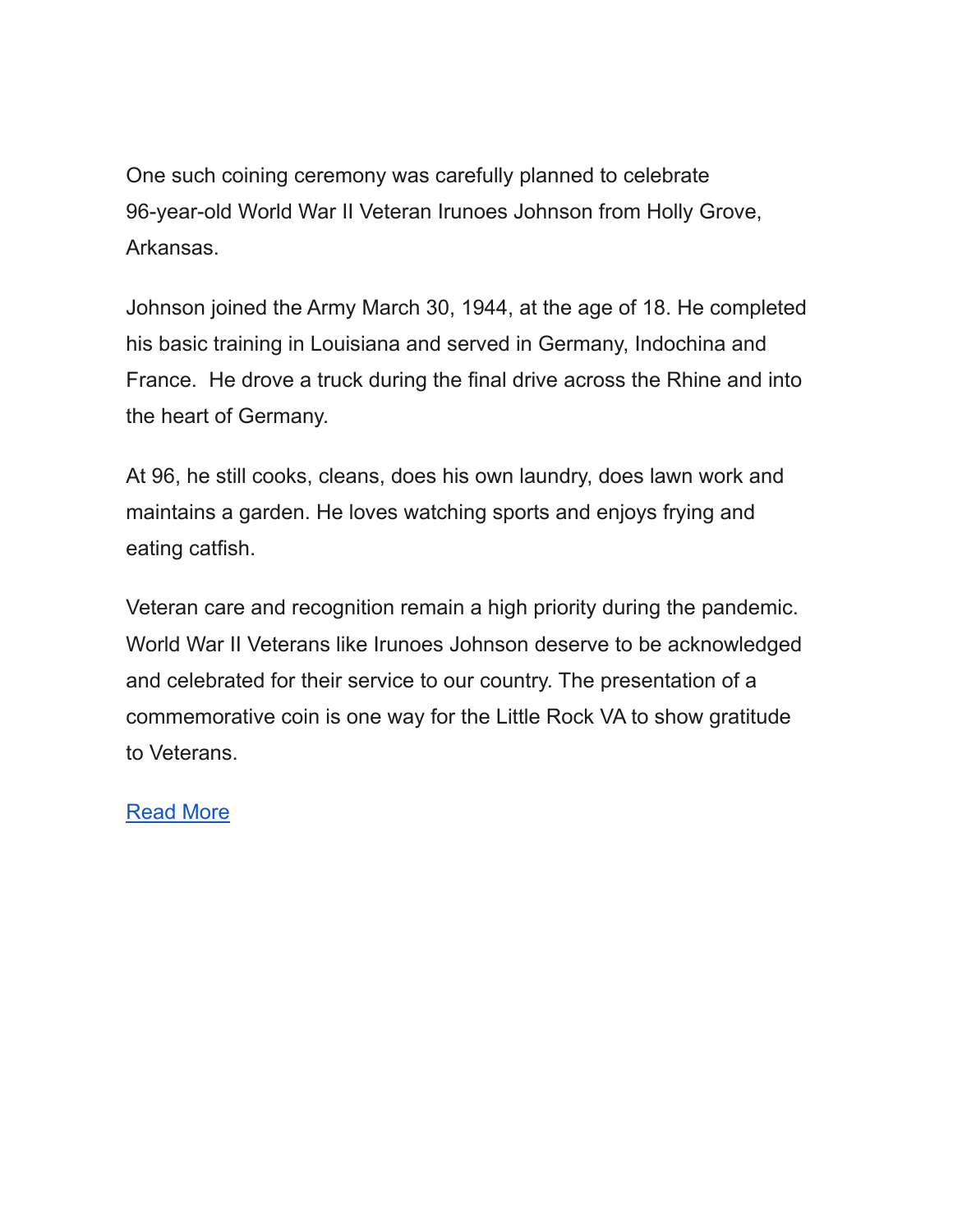# **Tennessee city adds adds statue of Black Civil War soldiers**



The statue, titled "March to Freedom," honors the Black enslaved men who enlisted in the United States Colored Troops, a segregated part of the Union Army during the Civil War, The Tennessean reported. It was revealed to the public October 23rd 2021. It stands at the foot of Franklin's historic courthouse, directly across the street from a monument to Confederate soldiers known as "Chip."

It is one of the few standalone monuments honoring the hundreds of African Americans from Franklin's Williamson County and over 170,000 across the nation who joined the Union Army.

The soldier stands with one stepping on a decaying tree stump that signifies the end of the "tree of sorrow," which Black people were tied to for sale or even hanged from as punishment, sculptor Joe Frank Howard, black artist, said. A pair of broken shackles lie partly buried in dirt, signifying that the Black soldiers were "never to be chained again."

### [Read More](https://www.stripes.com/theaters/us/2021-10-24/tennessee-city-statue-black-civil-war-soldiers-3357542.html?utm_source=Stars+and+Stripes+Emails&utm_campaign=Daily+Headlines&utm_medium=email&utm_source=Stars+and+Stripes+Emails&utm_campaign=834d290072-Newsletter+-+Daily+Headlines&utm_medium=email&utm_term=0_0ab8697a7f-834d290072-296243673)

# **Research shores up airmen's sense that shaving waivers hinder promotions**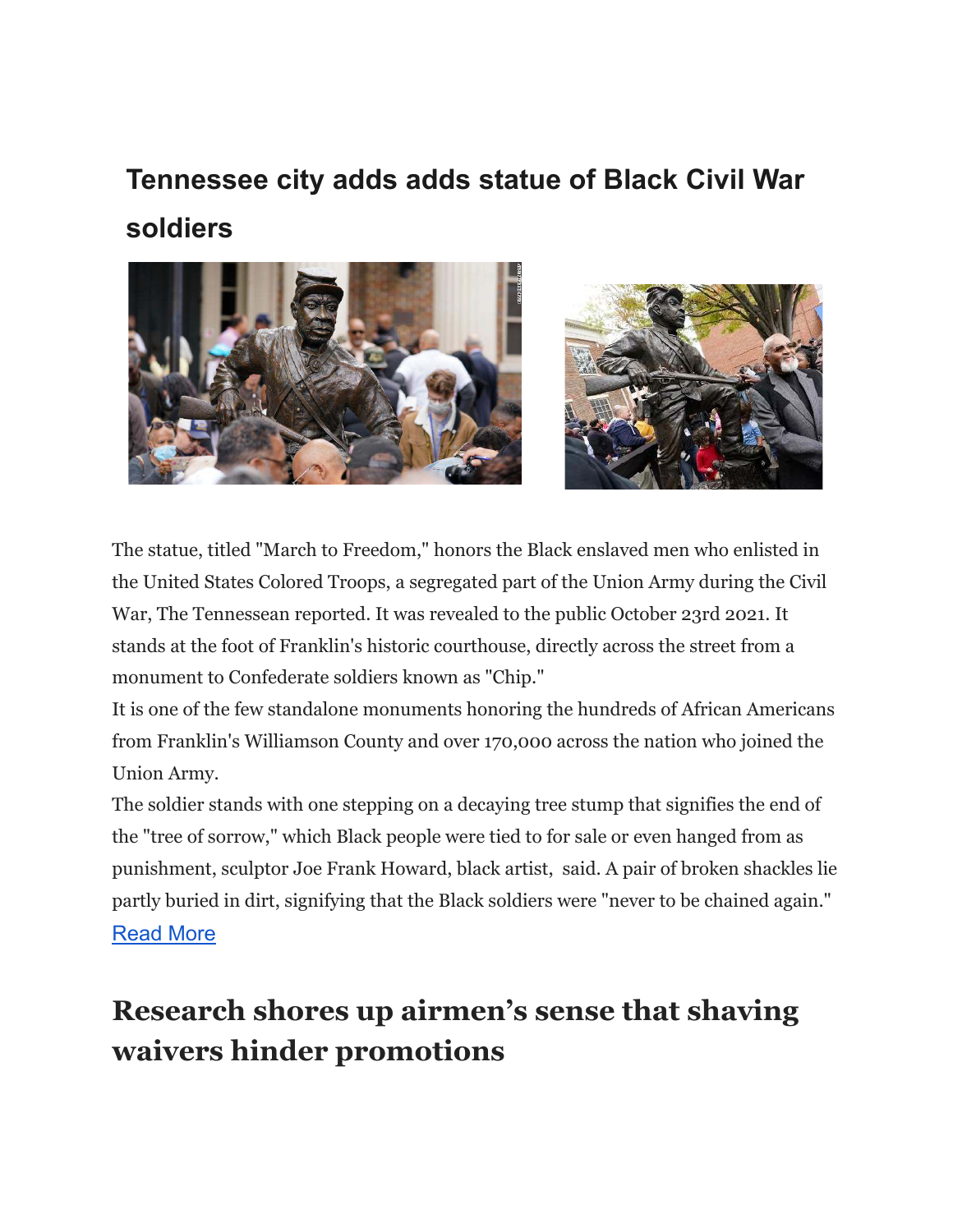

Airmen who receive waivers from the Air Force to grow beards due to a skin condition that worsens with shaving experience significant delays in promotion compared to their beardless counterparts, a new study found.

The delay in promotions affects Black airmen disproportionately because the condition, commonly called razor bumps, is prevalent among them, according to the study published in the journal Military Medicine on July 1.

The findings dovetail with an Air Force review of racial disparities in the service released in December, which found inequality in "certain promotion rates" based on race but did not determine cause.

#### [Read More](https://www.stripes.com/branches/air_force/2021-07-15/air-force-shaving-waiver-beards-black-airmen-2163337.html?utm_source=Stars+and+Stripes+Emails&utm_campaign=Daily+Headlines&utm_medium=email#)

EDITOR' S NOTE: As an airman stationed at Lackland Air Force Base, San Antonio, TX in 1973, I suffered from Pseudofolliculitis barbae (razor bumps), It is a common condition of the beard area occurring in up to 60% African American men and other people with curly hair. The problem results when highly curved hairs grow back into the skin causing inflammation and a foreign body reaction. I was given a shaving waiver and instructed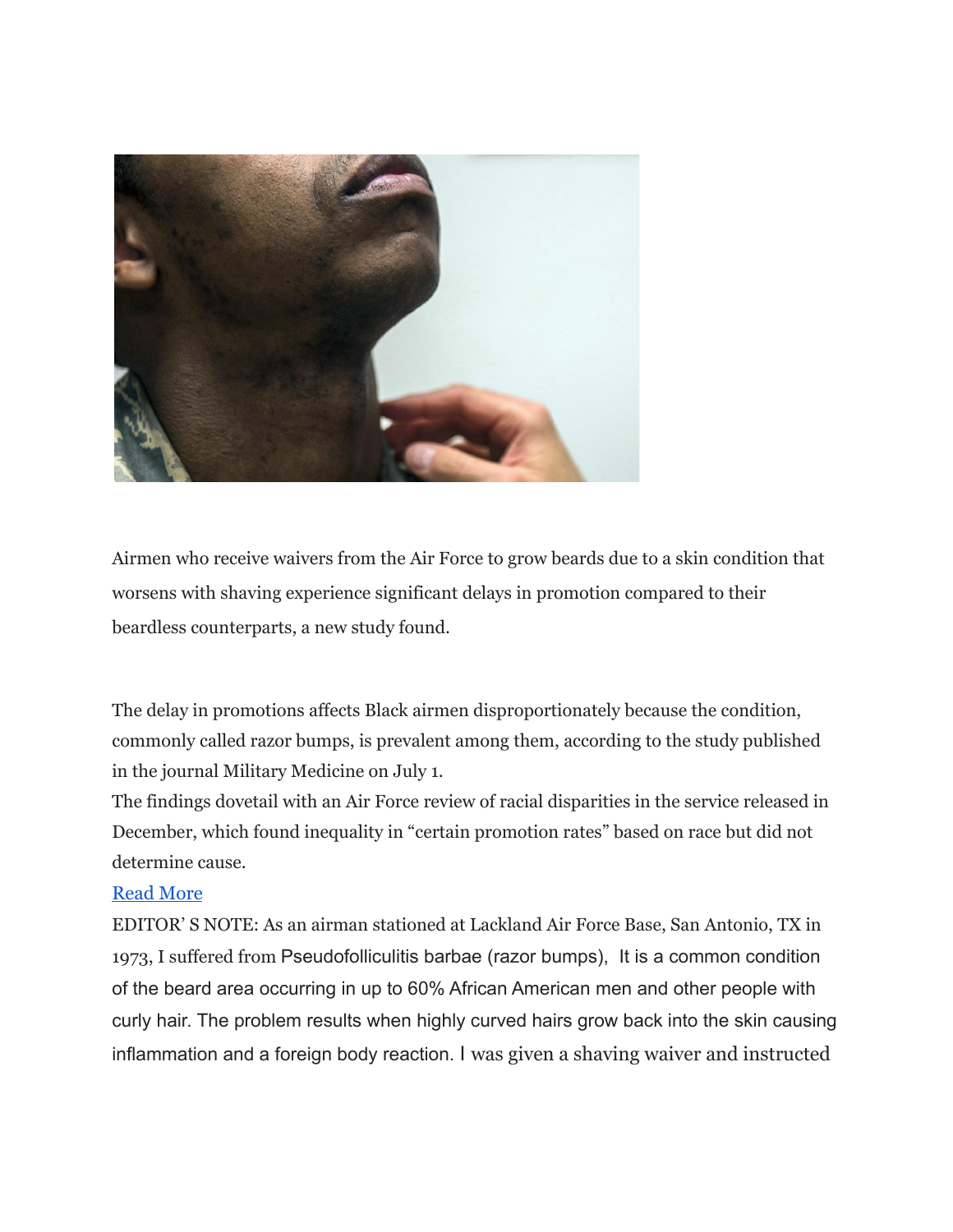to keep the hair on my face at  $\frac{1}{4}$ " or lower. After several months I began to shave again and after many years the severity of the condition has lessened.

# **Book of the Month: 'Sisters in Arms' A novel of Black women in WW II**





[Kaia Alderson](https://rollingout.com/2021/09/18/kaia-alderson-celebrates-the-1st-all-female-all-black-us-army-unit-during-wwii/) loves history, so much so that she decided to tell the unknown story of the first all-woman, all-Black Army Unit, the 6888th Battalion. [Kaia Alderson's](https://rollingout.com/2021/09/19/live-rolling-out-meet-the-author-kaia-alderman-sisters-in-arms/) debut novel, *[Sisters in Arms](https://blackbookstore.com/products/sisters-in-arms-a-novel-of-the-daring-black-women-who-served-during-world-war-ii-9780062964588?_pos=1&_sid=411303e53&_ss=r)* is a fictionalized account of the 6888 Army Postal Battalion.

Grace Steele and Eliza Jones may be from completely different backgrounds, but when it comes to the army, specifically the Women's Army Auxiliary Corps (WAAC), they are both starting from the same level. Not only will they be among the first class of female officers the army has even seen, they are also the first Black women allowed to serve.

*[Sisters in Arms](https://blackbookstore.com/products/sisters-in-arms-a-novel-of-the-daring-black-women-who-served-during-world-war-ii-9780062964588?_pos=1&_sid=411303e53&_ss=r)* is available today on [www.blackbookstore.com Also available in](http://www.blackbookstore.com/) [Audio CD.](http://www.blackbookstore.com/)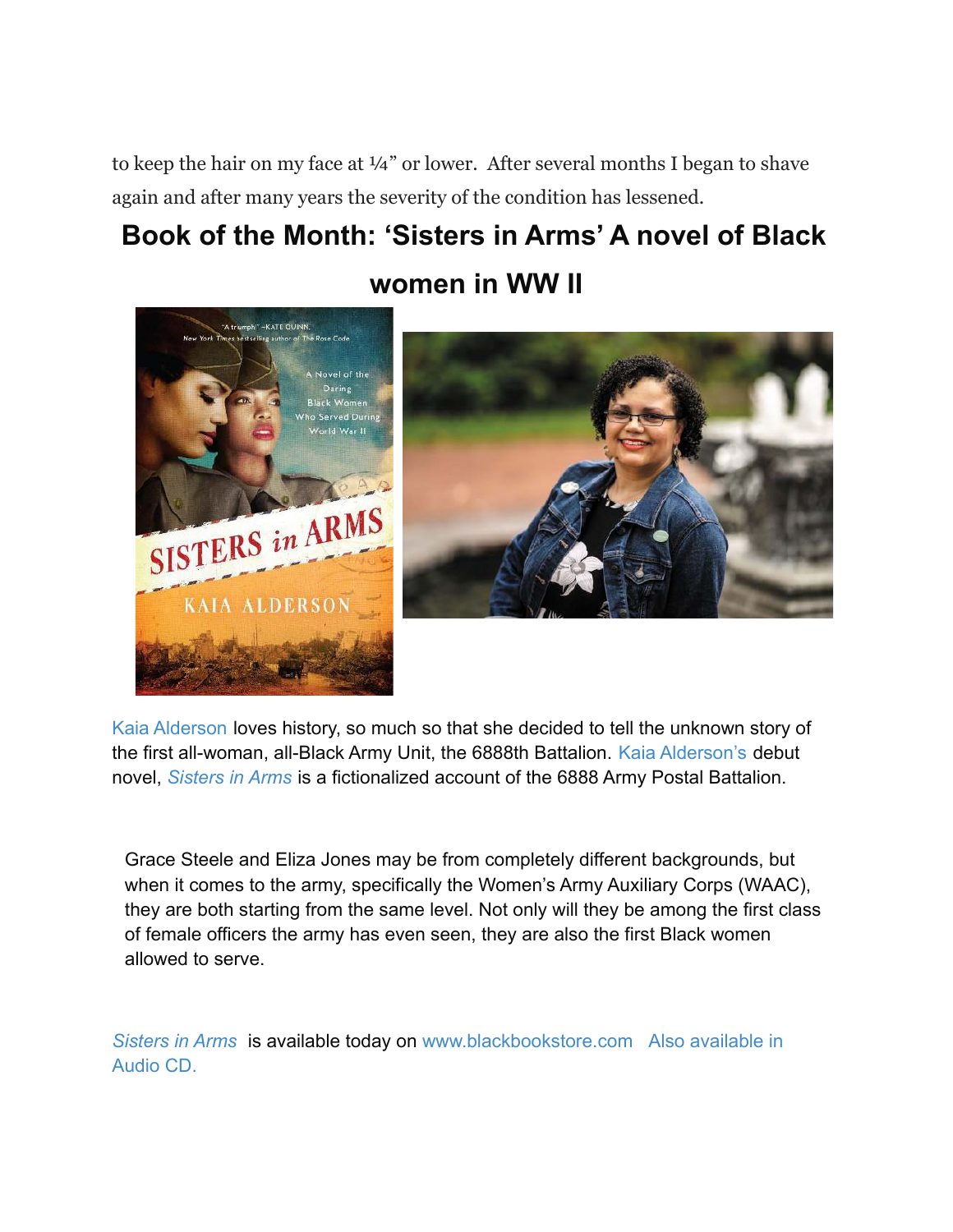# **VA resumes debt collections after 18-month pause due to the coronavirus pandemic**

WASHINGTON — Millions of veterans must begin paying back debts to the Department of Veterans Affairs now that the agency resumed collections following an 18-month pause.022, the agency will restart deduc ting veterans' debts from their benefits payments.

About 2 million veterans owe debts to the VA. The department sent letters to the veterans notifying them that payments would now come due.

In a statement, the VA said it would continue to provide some debt relief options for veterans who have been affected financially by the pandemic. "The department will continue to provide relief options such as extending repayment plans, waivers and temporary hardship suspensions during these challenging times," the agency said. "It has been and will remain a priority of the department to work individually with each veteran." To seek relief from the collections, veterans are asked to call 1-800-827-0648 for debt from benefits overpayments and 1-866-400-1238 for debt from medical co-pays.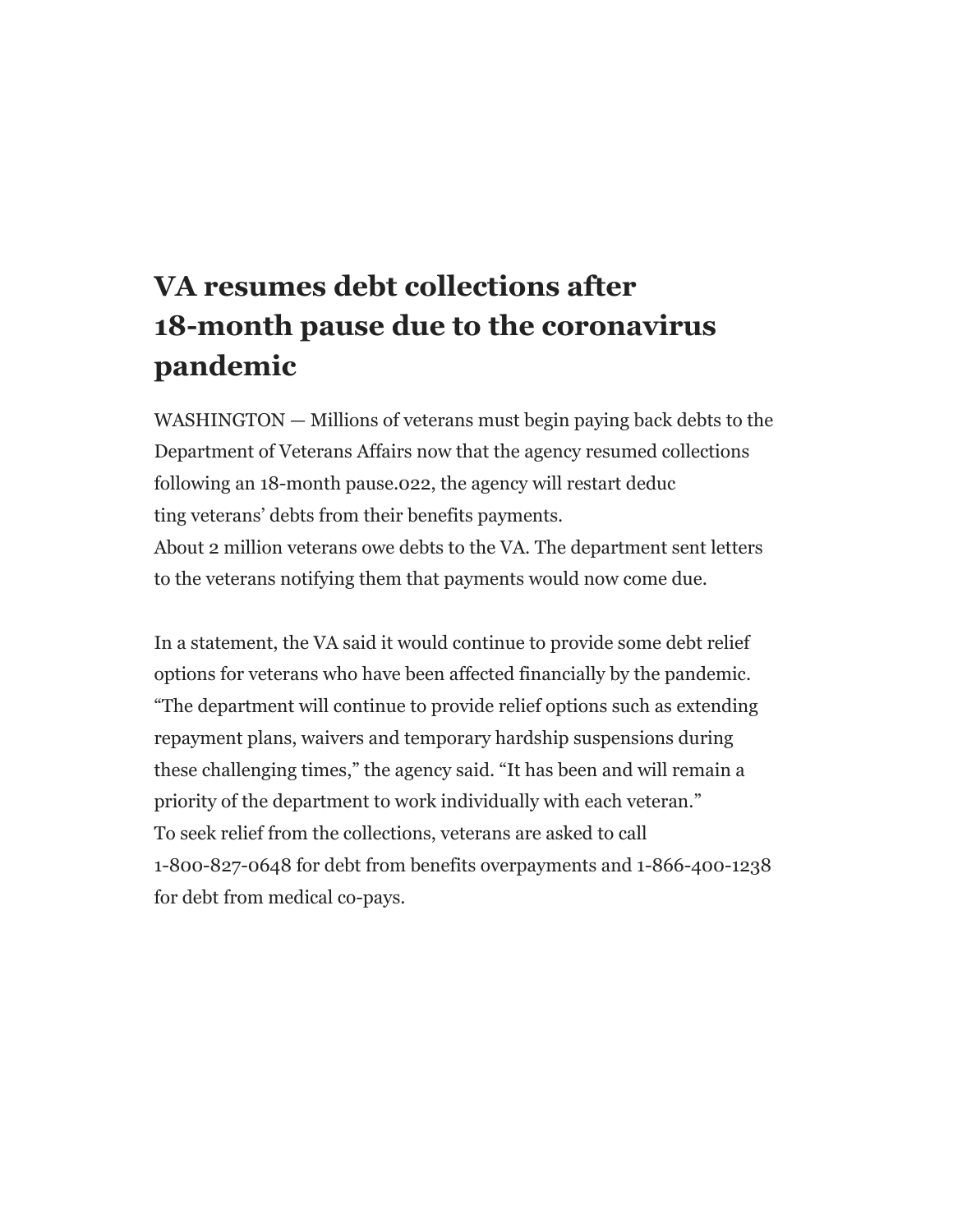# **Heated exchanges and a flood of suggestions for the Confederate renaming commission**

A congressionally mandated group tasked with making a list of Defense Department "items" [named in honor of the Confederacy](https://www.militarytimes.com/news/your-military/2021/05/21/fort-belvoir-cruiser-antietam-under-consideration-for-renaming-by-dod-commission/) and suggesting new names, held some town halls over the summer, [soliciting feedback](https://www.militarytimes.com/news/pentagon-congress/2021/09/07/heres-your-chance-to-help-rename-army-posts-and-navy-ships-honoring-the-confederacy/) from communities about changing the names of the eight Army posts and one Navy base they've so far visited.

[The Naming Commission](https://www.militarytimes.com/news/pentagon-congress/2021/02/12/panelists-selected-now-work-on-renaming-military-sites-honoring-confederate-leaders-will-begin/) planned to visit Fort Pickett, Virginia, and Fort Polk, Louisiana, by the end of November, according to retired Adm. Michelle Howard, who heads up the commission, before finalizing a list of

posts, ships, streets, etc. to change.

The commission launched a crowdsourcing site in September, the renamingcommission.org , to take renaming suggestions, of which they've received about 27,000, she said, roughly 5,000 of which have had multiple submissions.

The commission briefed the House and Senate Armed Services on their progress September 30, along with an early cost estimate for the expenses associated with name changes, including new signage. Deadline for submissions was December 1.

The commission has until October 1, 2022 to get a final list of items for renaming to Congress, according to the 2021 National Defense Authorization Act, and then another year after that to implement changes. [Read More](https://www.militarytimes.com/news/pentagon-congress/2021/10/04/heated-exchanges-and-a-flood-of-suggestions-for-the-confederate-renaming-commission/?utm_source=Sailthru&utm_medium=email&utm_campaign=Air%20Force%20DNR:%20Recurring%20Campaign%202021%202021-10-04&utm_term=Editorial%20-%20Air%20Force%20-%20Daily%20News%20Roundup)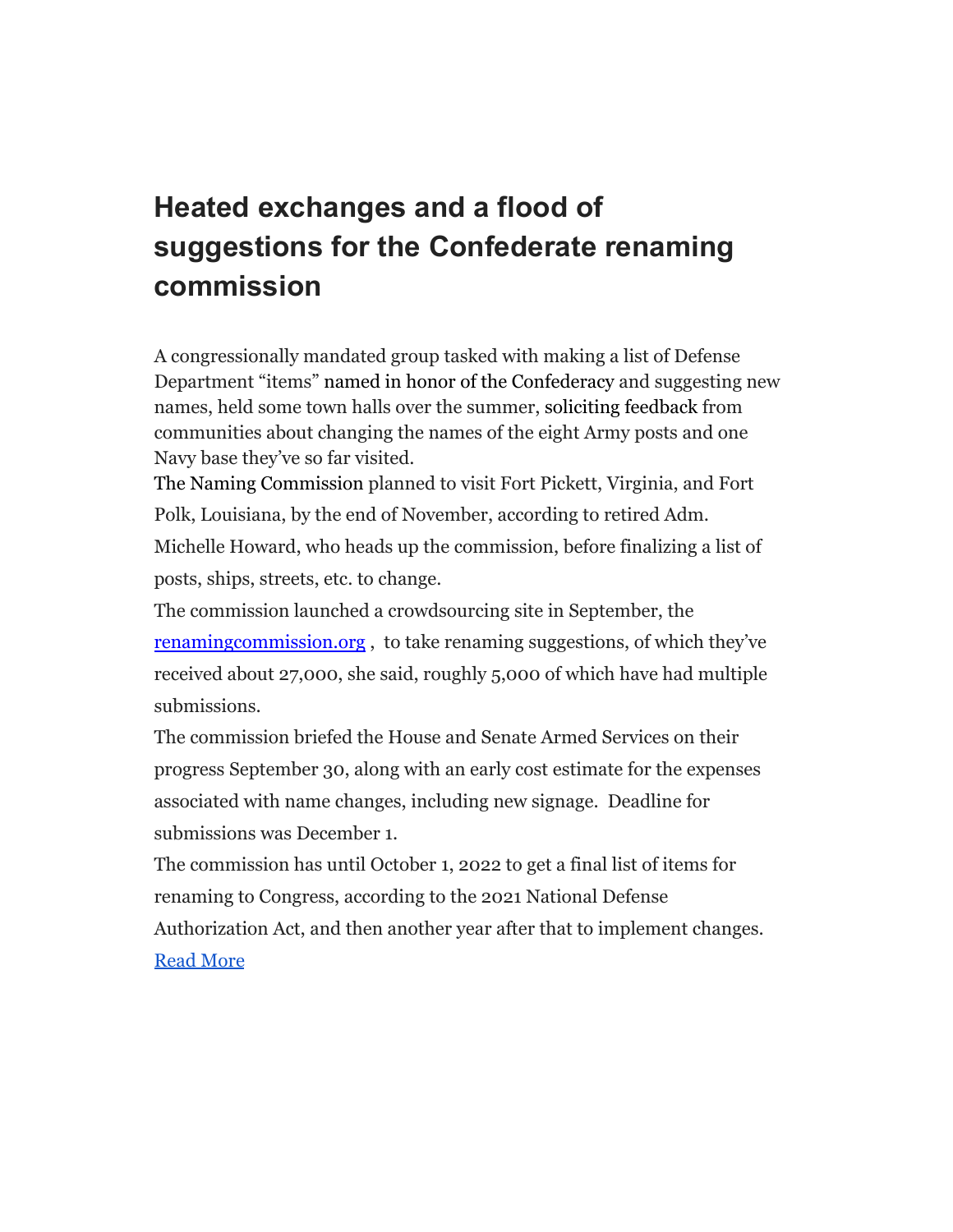## **McEachin Leads Drive to Rename Fort Lee after Lt. Gen. Arthur J. Gregg**



A. Donald McEachin James Clyburn Lt. Gen. Arthur Gregg

A group of Congressional Black Caucus members led by Congressman A. Donald McEachin, representative of Virginia's 4th Congressional District, co-wrote, signed and sent a letter to the Chair of the Naming Commission, Admiral Michelle Howard intended to support the renaming of Fort Lee in Central Virginia after Lt. General Arthur J. Gregg.

This was after Congress voted for the Defense budget bill with a requirement that confederate monuments must change names within three years or lose Defense funding. Four of the Confederacy stations located in Richmond with statues already removed included Fort A.P. – Caroline County, Fort Lee – Va., Fort Pickett – Nottoway County and Fort Belvoir – Fairfax County.

Before his retirement as Army's Deputy Chief of Staff for Logistics, Gregg commanded an Army depot, supply and services Battalion in Vietnam, directed